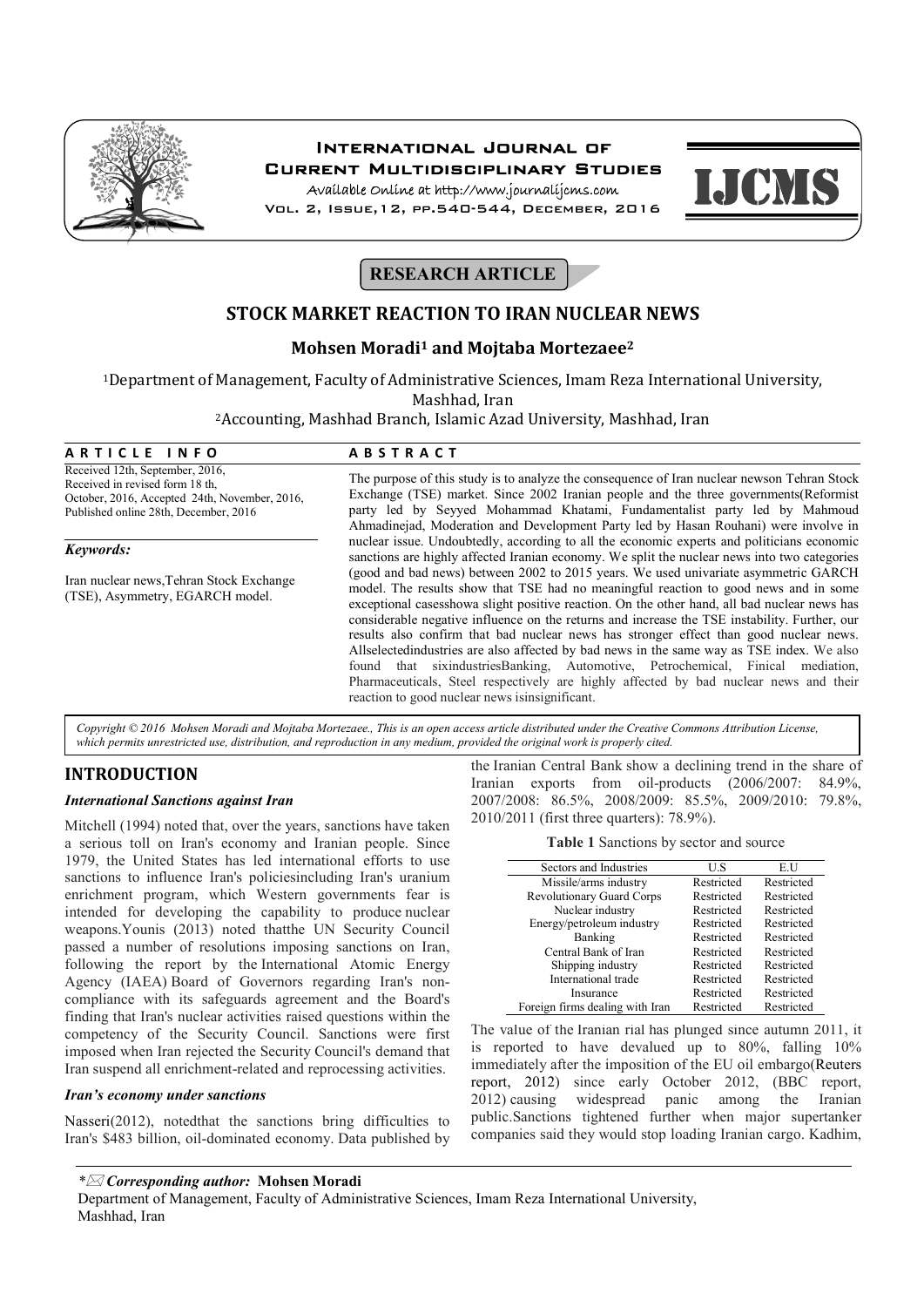Razzouk (2012) noted that another effect of the sanctions, in the form of Iran's retaliatory threat to close the Strait of Hormuz, has led to Iraqi plans to open export routes for its crude via Syria, though Iraq's deputy prime minister for energy affairs doubted Iran would ever attempt a closure. After Iranian banks blacklisted by the EU were disconnected from the SWIFT banking network.Thus, Iran would be forced to accept only cash or gold, which is impossible when dealing with billions of dollars.

### *Research Objective*

The purpose of this paper is to examine the impact of Iran nuclear news on Tehran Stock Exchange (TSE). Iran is an ideal sample to examine the impact of political news as there is a high density of political instability. In this paper we analyses the consequences of nuclear news on the Tehran Stock Market (TSE) returns and instability. For this purpose we split the nuclear news into two categories (good and bad news). We use the daily data from Tehran Stock Exchange (TSE) to examine the effect of nuclear news on the stock market. Furthermore, we examine the returns of different industries to examine either they are also affected by the nuclear news. Additionally this also helps us to identify which industries responds more to the nuclear news. We used univariate asymmetric GARCH model, to gauge the impact of nuclear news on the returns and instability. We specifically used EGARCH as it allows good news and bad news to have different impact on instability while standard GARCH model does not (Engle and Victor 1993).

#### *Data Analysis*

#### *The EGARCH Model*

Nelson (1991) introduce the Exponential GARCH which is more useful as compared to GARCH because it allows good news and bad news to have a different impact on instability and it also allows important news to have greater impact on instability. This model work in two steps, firstly it considers the means and secondly the variance. One way to define the EGARCH model is:

$$
Log (\sigma_t) = \omega + \alpha f_t (z_{t-l}) + \beta Log (\sigma_{t-l})
$$
 (1)

$$
f(Z_{t-1}) = (Z_{t-1}) - E(Z_{t-1}) + \gamma_{zt-1}, Z_{t-1} = \varepsilon_{t-1} / \sigma_{t-1}
$$
 (2)

*α* , *β*and *γ* are parameters for conditional variance estimation. *β*<sup>i</sup> indicate the impact of last period measures on the conditional variance. If the  $\beta_i$  is positive that means a positive change in stock prices is associated with further positive change and vice versa.  $\alpha_i$  is a coefficient which measures the effect of previous period in the information set and explain the past standardized residuals influence on the current instability. Furthermore,  $\gamma_k$  signify the asymmetry effect the in the variance, a  $\gamma_k$  negative means that bad news has higher impact onstock marketinstability. Since EGARCH models the logarithmic time-varying conditional variance, the parameters are allowed to be negative. This means that the model does not require any non-negativity constraints in the parameters. The lack of non-negative restrictions makes the model more attractive than a GARCH and GJR. There is however a

necessary constraint regarding the stationary of the model that needs to be specified. The stationary restriction for an EGARCH (1, 1) model is that the beta is less than one  $(6 \le 1)$ . In the case of symmetry, where the magnitudes of positive and negative shocks have equal impact on the variance, γ will be equal to zero. If,  $\gamma$  < 0 the magnitude of a negative (positive) shocks will cause the variance to increase (decrease). If, on the other hand,  $\gamma > 0$  positive (negative) shocks will cause the variance to increase (decrease).

#### *Political newsrisk and Marketreturns with EGARCH*

After having measured the univariate return and instability linkages, we further our analysis by measuring the effect of good news and bad news announcement for the TSE index and Banking, Automotive, Petrochemical, Finical mediation, Pharmaceuticals, Steelindustries indexes. We measure the return and instability response to good and bad nuclearnews by adding a dummy variable in our univariate EGARCH model that take the value 1 on news days, else zero. It is important to note that we measure separately the response of each news category, i.e., our model is estimated independently for each news category. More specifically, the univariate EGARCH model with a dummy variable for stock market indexes is defined as follows:

$$
r_{TSE,t} = \mathcal{O}_{0+} \mathcal{O}_1 r_{TSE,t-1} + \mathcal{O}_{\varepsilon} r_{TSE,t-1} + \mathcal{O}_2 Dummy_t + \varepsilon_{TSE,t}
$$
(3)

$$
Log (\sigma_i) = \omega + \alpha_1 f_t (z_{t-1}) + \beta Log (\sigma_{t-1}) + \alpha_2 Dummy_t \qquad (4)
$$

Equation (3) is the return equation and (4) represent the instability equation. Where, the dummy variables are the good and bad news.

#### *Data and Descriptive Statistics*

The data used in this study was collected from the TSE website. It consists of the TSE index and the six industries indexes include, Banking, Automotive, Petrochemical, Finical mediation, Pharmaceuticals, Steel. The data consists of daily closing prices, stated in local currency (Rial). For TSE index data ranges from 2002 to 2015 consists of 3670 observations. While, for all the industries the data range is 2002 to 2015 consist of 2651 observations. The software used in the study is E-views. The daily return series was generated as follow,

$$
r_{TSE,t} = Log (TSE_t / TSE_{t-1})
$$
\n
$$
(5)
$$

Where,  $TSE_t$  is the return on TSE and represents the closing value of TSE indexes on the day t. It is important to mention here that the series is adjusted neither for dividends nor for risk free rate. We can ignore the dividends and interest rates as it does not create any significant error when we forecast stock market instability (Nelson 1991). Summary statistics for our returns series of TSE index, and other industries are as given in equation (5) are shown in table 2.

Table 2 show that the mean value of the TSE's return is 0.0005 and the median 0.00000. The standard deviation is about 1.48%. This is a quite high value, with respect to the mean return, indicating that the returns often deviate from the mean. The skewness in this case is -0.31 which indicates a negative skewness indicating that the curve is more concentrated on the left hand side. Indices usually have a weak negative skewness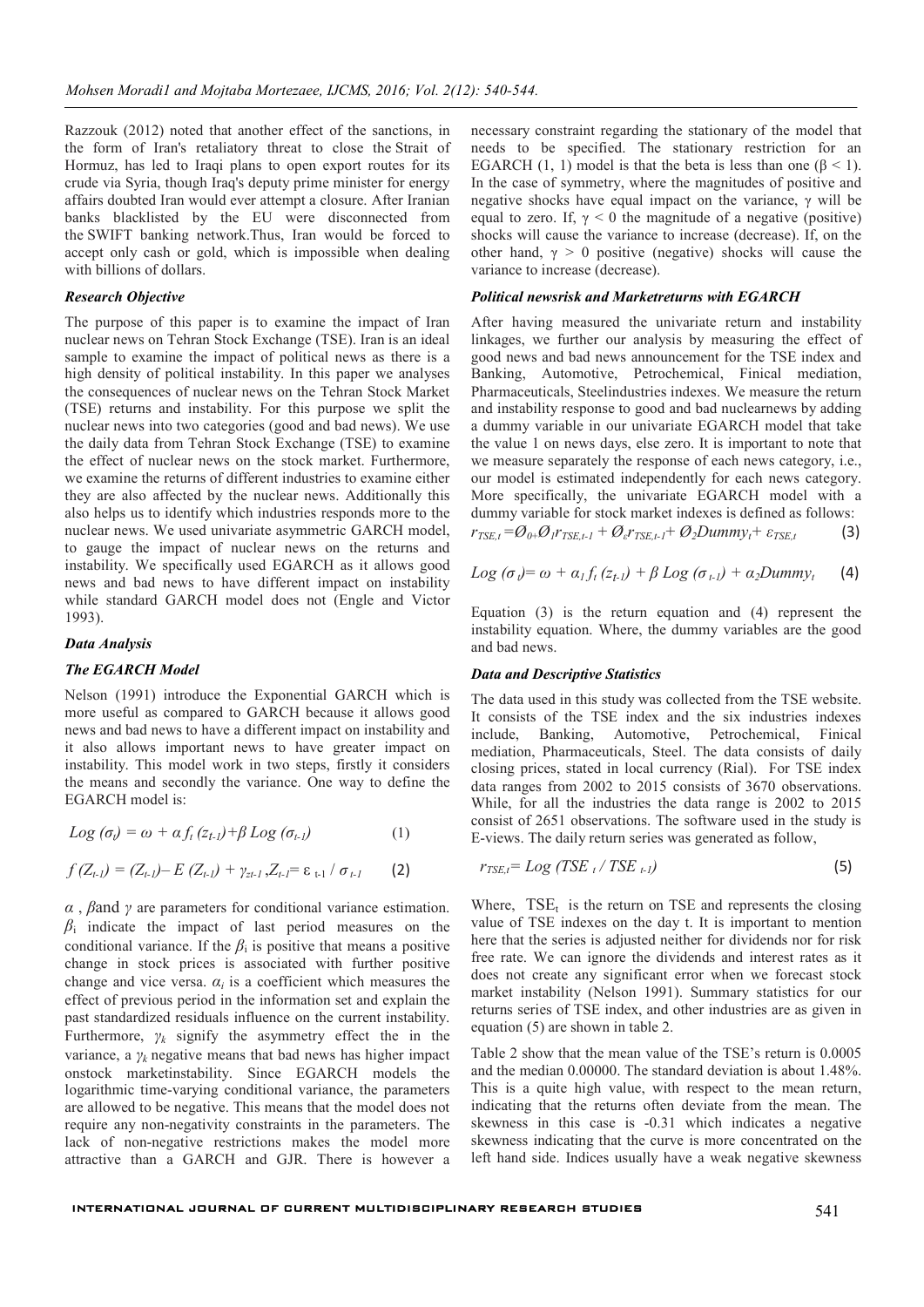since the stock prices in the long range tend to increase with time. The kurtosis is around 9.17, which is way too high means the curve has a high peak. There is, thus, excess kurtosis in the index meaning that the distributions are leptokurtic. Standard normal distribution should have a skewness of zero and a kurtosis of three.

empirical results from Univariate EGARCH model (3)  $\&$  (4) are reported in Table3. As it clear the table that good nuclear news dummy  $\theta_2$  is negative (-0.008695\*) and statistically is insignificant at 10 % for TSE index.

|  | <b>Table 2 Descriptive Statistics</b> |  |
|--|---------------------------------------|--|
|--|---------------------------------------|--|

|                 | <b>TSE</b> index | Banking   | <b>Automotive</b> | <b>Financial mediation</b> | <b>Pharmaceuticals</b> | Petrochemical |
|-----------------|------------------|-----------|-------------------|----------------------------|------------------------|---------------|
| Mean            | 0.0005           | 0.0006    | 0.0007            | 0.0001                     | 0.0003                 | 0.0004        |
| Maximum         | 0.1342           | 0.0652    | 0.0642            | 0.1287                     | 0.1016                 | 0.1941        |
| Minimum         | $-0.1275$        | $-0.1124$ | $-0.1635$         | $-0.1459$                  | $-0.1028$              | $-0.1433$     |
| Std. Dev.       | 0.0148           | 0.0214    | 0.0326            | 0.0215                     | 0.0751                 | 0.0522        |
| <b>Skewness</b> | $-0.4162$        | $-0.0221$ | $-0.3989$         | $-0.0741$                  | $-0.3154$              | $-0.3755$     |
| Kurtosis        | 9.1753           | 7.2146    | 123.05            | 6.6489                     | 10.1014                | 8.1649        |
| Jarque-Bera     | 5624.3           | 3259.21   | 4588.01           | 5720.89                    | 2648.06                | 4569.16       |
| Probability     | 0.0000           | 0.0000    | 0.0000            | 0.0000                     | 0.0000                 | 0.0000        |
| AC return       | 0.031            | 0.015     | 0.0002            | 0.001                      | 0.007                  | 0.002         |
| AC Sq. return   | 0.171            | 0.261     | 0.214             | 0.452                      | 0.261                  | 0.305         |
| Observation     | 3670             | 2651      | 2651              | 2651                       | 2651                   | 2651          |

Based on these values we conclude that the data does not follow a normal distribution. One way to confirm whether the data follows a normal distribution is to look at the Jarque-Bera. In this case, with respect to table 2, the JB is 5624.3 with a pvalue of 0, and hence the  $H_0$ hypothesis is rejected which means that the data is not normally distributed. Table 2 shows details of the descriptive statistics of the selected industries. All mean returns are positive. The skewness of the series indicate that more than half of the series has a negative skewness. Moreover, we also reported the autocorrelation coefficients for simple and squared returns at first lag in table 2. The first order return autocorrelation coefficient displays a significantly positive serial correlation for most of the return series. In addition, coefficients measuring the serial correlation in squared returns indicate a presence of instability clustering effects for all industries including the TSE index. Thus, we can use GARCH models to capture these characteristics of asset returns. Furthermore all the series reject the  $H_0$  hypothesis for JB-test confirming that these are not normal distributed.

#### *Nuclear News Data*

Nuclear news has great impact on the TehranStock Exchange (TSE). In this paper we use nuclear news to test the impact of political risk on stock market instability. We collected 127 news items in total. We gathered all the news which are related to nuclear events and most of them were about sanction news. After collecting the nuclear news, we sort these news into "good" and "bad" news. We classify them according to their nature and ultimate effect on the economy and response of general public.

#### *Empirical Results*

We justify the selection of EGARCH models by utilizing the linear models on TSE and other selected industries with different lags and investigate the best fit model for the dat. We find ARMA (1, 1) model is the best fit model in most of the series in order to capture the first movement.

#### *Impact of Good nuclear News*

First we examine the impact of good nuclear news on the TSE returns, means how returns responds to the good nuclear news. In general, we know that good news increase the returns. The

Moreover the results of dummy variable for other industries is also negative and statistically are same as TSE index and showing that good nuclear news have notconsiderable positive effect on returns.

Table 3, also describe the coefficient of dummy  $\alpha_2$  in the instability equation (4). Results show that in most of the casesgood nuclear news were not able to meaningfully change instability including TSE indices and sample industries.

Table 3 also reports the instability asymmetry, which is negative in all of the industries including the TSE which is due to the leverage effect. Moreover negative asymmetry implies that the variance increase more after negative news than after positive news. Furthermore, persistence parameter *β* is also reported in table 3, which very large in most of the selected industries including TSE which indicate that variance move slowly through time. We also observe that the  $\beta$  coefficient for Petrochemical and Steelis quite low as compare to the other industries.We conclude that the industries which response more towards goodnews (instabilityincrease more than other such as Banking and Automotive) lowerhigher *β*.

Our results also explains that good political news have no significant effect on the instability of the sampleindustries. Similar results are found with the Steel and Petrochemical industries, describe that the coefficient for good news is not statistically significant. It is because the Steel and Petrochemical industriesLess subject to economic sanctions.

The time period required for good news shocks to reduce to one half of the original size defined as in *Ln (0.50) / Ln (β)* is approximately 1.03 days for TSE index and a higher one is 1.5 days for Banking and1.42 days forAutomotive industries and smallest of 0.42 days for Steel and 0.37 days for Petrochemical industries index. This is an indication that the shock persist respectively is 1.03, 1.5, 1.42, 1.28, 1.01, 0.42 and 0.37 days respectively for TSE, Banking, Automotive, Finical mediation, Pharmaceuticals, Steel and Petrochemical index.

A longer persistence of shocks in the conditional variance implies lessinstability. The extent to which negative innovations increase instability more than positive innovation is defined as  $(-1 + \gamma) / (1 + \gamma)$ , about 1.72 times for TSE index and 1.79 times for Automotive, 1.56 times for financial mediation, 1.32 times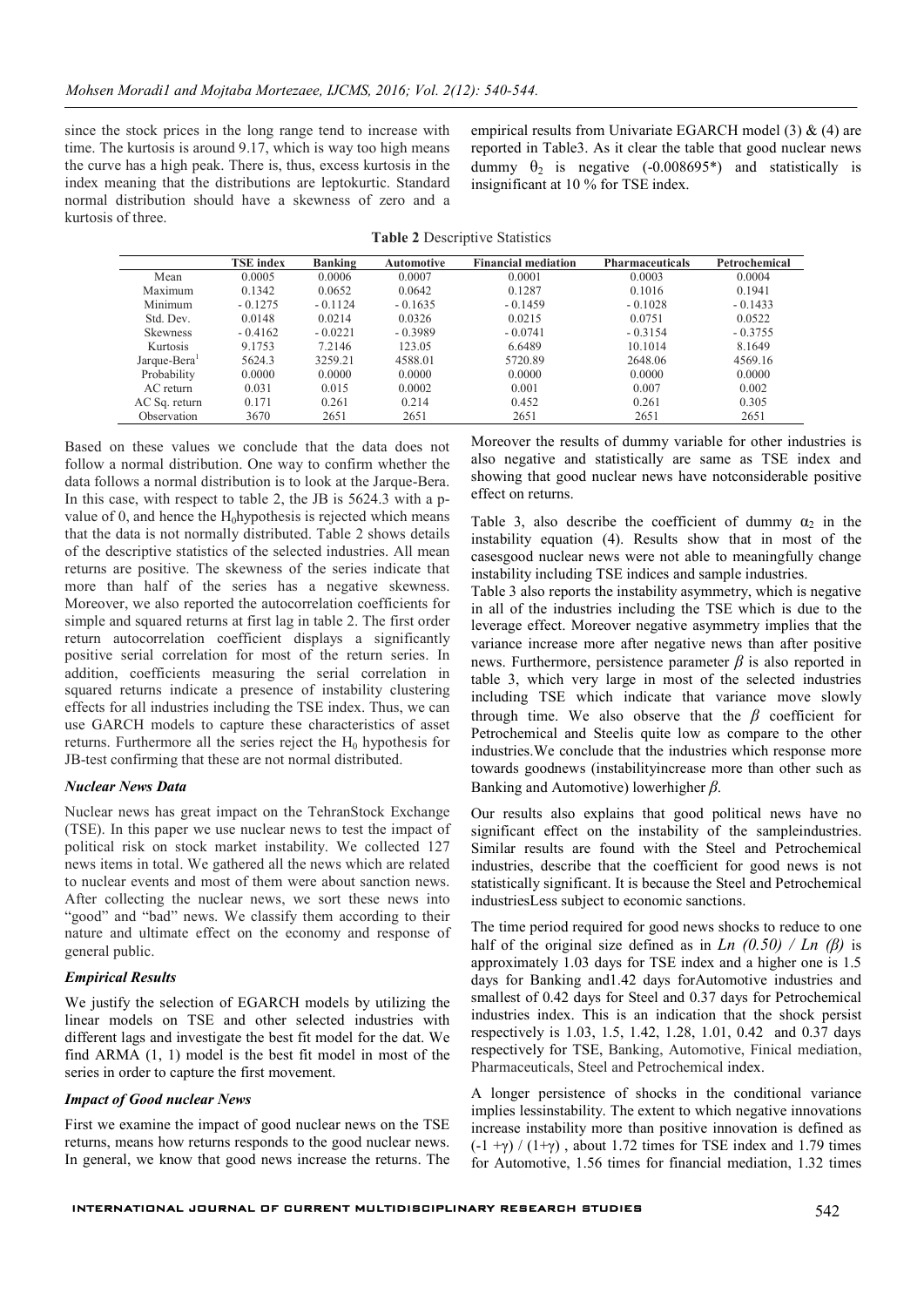for Pharmaceuticals,1.89 which is the maximum in the Banking and0.88 times for Steel and lowest if for 0.76 times for Petrochemical index. Asymmetry effect of 1.72means, which the negative impact is 1.72 times more than the positive impact on the TSE index.

compare to other industries. However, we did not find considerable effect of bad political news on Petrochemical (- 0.00111<sup>\*</sup>) and Steel(- 0.00256<sup>\*</sup>) industries. Table 4 also reports the instability asymmetry, which is negative in all of the industries including TSE.

|               | <b>TSE</b> index         | <b>Banking</b>           | <b>Automotive</b>        | <b>Financial mediation</b> | <b>Pharmaceuticals</b>   | Petrochemical            |
|---------------|--------------------------|--------------------------|--------------------------|----------------------------|--------------------------|--------------------------|
| $\theta_0$    | $0.0007$ **              | $0.0001$ **              | $0.0002$ <sup>**</sup>   | $0.0011$ <sup>**</sup>     | $0.0006$ <sup>**</sup>   | $0.0026$ **              |
| $\theta_1$    | $0.0012$ <sup>*</sup>    | $0.0114$ **              | $0.0146^*$               | $0.0127$ *                 | $0.0025$ **              | $0.0016^*$               |
| Ø             | $-0.2317$ **             | $-0.65$ <sup>*</sup>     | $-0.859$ <sup>*</sup>    | $-0.8823$ <sup>*</sup>     | $-0.126$ <sup>*</sup>    | $-0.447$ <sup>*</sup>    |
| $\emptyset_1$ | $-0.008695$ <sup>*</sup> | $-0.009351$ <sup>*</sup> | $-0.008425$ <sup>*</sup> | $-0.006584$ <sup>*</sup>   | $-0.004321$ <sup>*</sup> | $-0.001269$ <sup>*</sup> |
| $\omega$      | $-0.8109**$              | $-0.3345$ <sup>*</sup>   | $-0.487$ **              | $-0.1325$ <sup>*</sup>     | $-0.674$ **              | $-0.985$ <sup>*</sup>    |
| $\alpha_I$    | $0.2567$ **              | $0.251$ <sup>*</sup>     | $0.185***$               | $0.3364$ **                | $0.4496$ **              | $0.2234***$              |
| $\gamma$      | $-0.11$ <sup>*</sup>     | $-0.33$ <sup>*</sup>     | $-0.16^*$                | $-0.88$ <sup>*</sup>       | $-0.24$ <sup>*</sup>     | $-0.41$ <sup>*</sup>     |
| $\beta$       | $-0.4159$ <sup>*</sup>   | $-0.4569$ <sup>*</sup>   | $-0.6413$ <sup>*</sup>   | $-0.7512$ <sup>*</sup>     | $-0.8479$                | $-0.9311$                |
| $\alpha_2$    | $-0.0625$ **             | $-0.0588$ <sup>*</sup>   | $-0.0512$ <sup>*</sup>   | $-0.0377$ <sup>*</sup>     | $-0.0216$                | $-0.0117$                |
|               | $AC(7)$ Residual         |                          |                          |                            |                          |                          |
|               | 0.011                    | 0.015                    | 0.011                    | 0.021                      | $-0.001$                 | 0.056                    |
|               |                          |                          |                          | AC (7) Squared Residual    |                          |                          |
|               | 0.002                    | 0.003                    | $-0.001$                 | $-0.006$                   | $-0.015$                 | $-0.008$                 |

**Table 3** Estimation results from ARMA-EGARCH $^1$  with good nuclear news

Table 4 Estimation results from ARMA-EGARCH<sup>1</sup> with Bad nuclear news

|                 | <b>TSE</b> index        | Banking       | <b>Automotive</b> | <b>Financial mediation</b> | <b>Pharmaceuticals</b>  | Petrochemical            |  |  |
|-----------------|-------------------------|---------------|-------------------|----------------------------|-------------------------|--------------------------|--|--|
| $\theta_0$      | $0.0006***$             | $0.0011***$   | $0.0003***$       | $0.0017***$                | $0.0004***$             | $0.0014***$              |  |  |
| $\theta_1$      | $0.0019$ **             | $0.0192***$   | $0.0136$ **       | $0.0255***$                | $0.0032***$             | $0.0013***$              |  |  |
| Ø               | $-0.2219***$            | $-0.45$ **    | $-0.914**$        | $-0.7513**$                | $-0.234$ **             | $-0.488$ **              |  |  |
| $\emptyset_1$   | $-0.01326***$           | $-0.01985***$ | $-0.018541***$    | $-0.015112***$             | $-0.014218$ **          | $-0.013547$ <sup>*</sup> |  |  |
| $\omega$        | $-0.7793***$            | $-0.3154***$  | $-0.378***$       | $-0.1319***$               | $-0.597***$             | $-0.917***$              |  |  |
| $\alpha_I$      | $0.2145***$             | $0.199***$    | $0.179***$        | $0.3166***$                | $0.4218***$             | $0.2197***$              |  |  |
| $\gamma$        | $-0.18***$              | $-0.31***$    | $-0.28***$        | $-0.91***$                 | $-0.64***$              | $-0.38***$               |  |  |
| $\beta$         | $-0.00023***$           | $-0.00011***$ | $-0.00019***$     | $-0.00089***$              | $-0.00111$ <sup>*</sup> | $-0.00256$ <sup>*</sup>  |  |  |
| $\alpha_2$      | $-0.00023***$           | $-0.00023***$ | $-0.00023***$     | $-0.00023***$              | $-0.00023$ <sup>*</sup> | $-0.00023$ <sup>*</sup>  |  |  |
| AC (7) Residual |                         |               |                   |                            |                         |                          |  |  |
|                 | 0.013                   | 0.016         | 0.021             | 0.033                      | $-0.004$                | 0.047                    |  |  |
|                 | AC (7) Squared Residual |               |                   |                            |                         |                          |  |  |
|                 | 0.001                   | 0.002         | $-0.015$          | $-0.004$                   | $-0.013$                | $-0.006$                 |  |  |

#### *Impact of Bad nuclear News*

Generally, bad news decreases the returns and increases the instability. The empirical results from Univariate EGARCH model (3)  $\&$  (4) are reported in Table 4. As it is perceived from the table that bad political nuclear news dummy  $\theta_2$  is statistically significant at 1% and significantly negative effect (- 0.01326\*\*\*) on the returns of the TSE index. We alsoreported the results of the industries with respect to bad news. Banking and Automotive is more negative results (-  $0.019850***$  and  $-0.018541***$  respectively) with respect to other industries. However, we find no significant result (- 0.013547\* ) of the bad news on Petrochemical industries. Concentrating on impact of news on instability we find motivating results. Table 4 also divulges the coefficient of dummy in the instabilityequation (4). Results show that bad news increase instability all of the cases including TSE, and all sample industries.

Bad news has more impact on the instabilityBanking and Automotive sector  $(0.00011^{***}$  and  $0.00019^{***}$  respectively) as Moreover negative asymmetry implies that the variance goes up more after negative news much more than after positive news. Furthermore, persistence parameter is very large in most of the industries including TSE which indicate that the variance move slowly through time. On the other hand, for the Steel and Petrochemical industries is lower than the other industries. Residual autocorrelation coefficients at  $7<sup>th</sup>$  lag for both simple and squared standardized residuals are also reported in table 4.

The statistic of autocorrelation in residual and squared residual shows the absence of correlation. We also find that the magnitude of the negative nuclear news is more than the positive nuclear news on both return and instability. There is no meaningful significant effect of bad political news on Petrochemical and Steel sector which is not surprising as Iran. So the investor think that the nuclear program among the Iran and 5+1 countries do not affect this industry. Furthermore table 3 and 4 shows that the asymmetry for bad news is more than good news means bad news have more impact than good news. Moreover negative asymmetry implies that the variance increase more after negative news than after positive news. We also